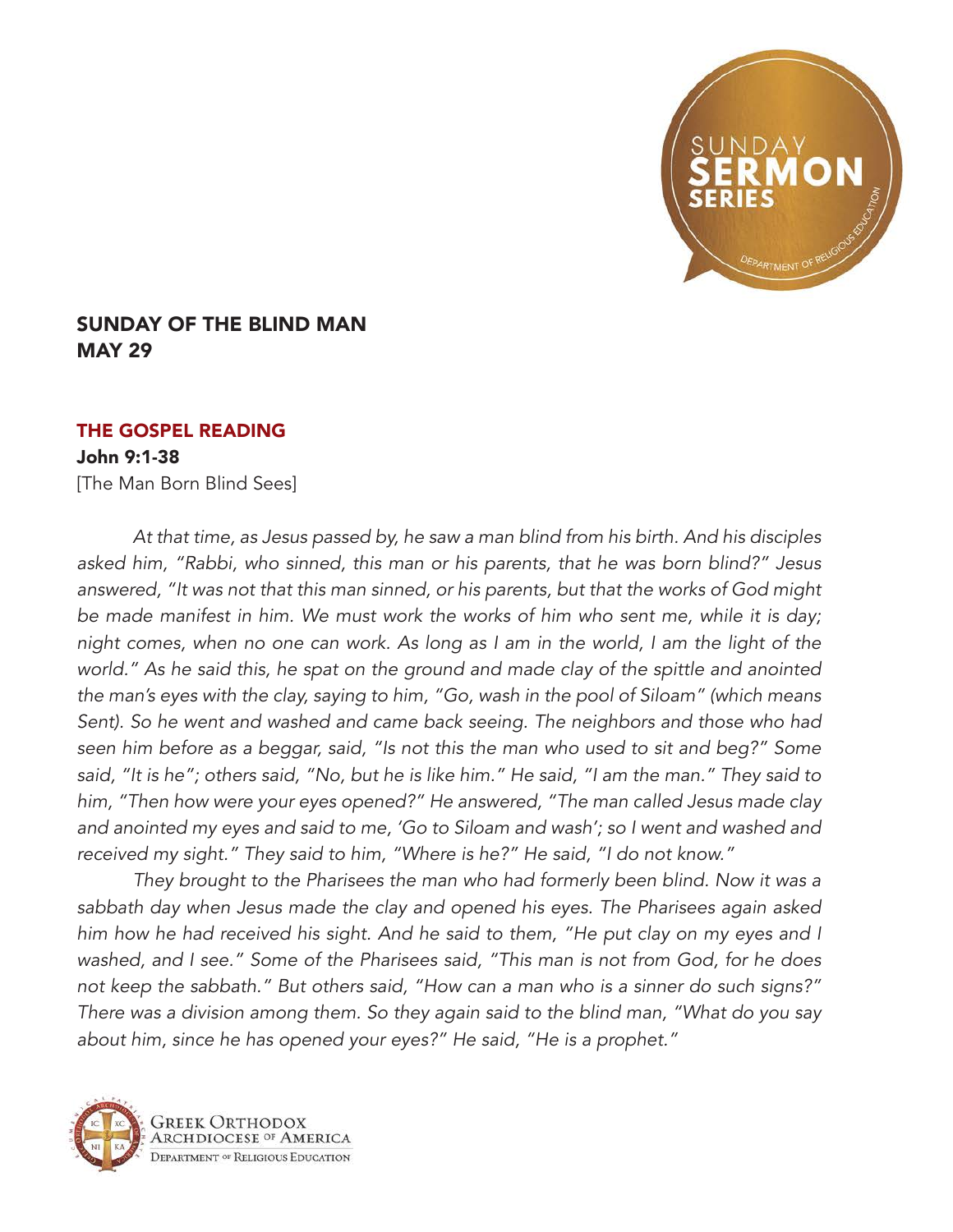The Jews did not believe that he had been blind and had received his sight, until *they called the parents of the man who had received his sight, and asked them, "Is this your son, who you say was born blind? How then does he now see?" His parents answered, "We know that this is our son, and that he was born blind; but how he now sees*  we do not know, nor do we know who opened his eyes. Ask him; he is of age, he will *speak for himself." His parents said this because they feared the Jews, for the Jews had already agreed that if anyone should confess him to be Christ he was to be put out of the synagogue. Therefore his parents said, "He is of age, ask him."*

*So for the second time they called the man who had been blind, and said to him, "Give God the praise; we know that this man is a sinner." He answered, "Whether he is a sinner, I do not know; one thing I know, that though I was blind, now I see." They said to him, "What did he do to you? How did he open your eyes?" He answered them, "I have told you already and you would not listen. Why do you want to hear it again? Do you too want to become his disciples?" And they reviled him, saying, "You are his disciple, but we are disciples of Moses. We know that God has spoken to Moses, but as for this man, we do not know where he comes from." The man answered, "Why, this is a marvel! You do not know where he comes from, and yet he opened my eyes. We know that God does not listen to sinners, but if anyone is a worshiper of God and does his will, God listens to him. Never since the world began has it been heard that anyone opened the eyes of a man born blind. If this man were not from God, he could do nothing." They answered him, "You were born in utter sin, and would you teach us?" And they cast him out.*

*Jesus heard that they had cast him out, and having found him he said, "Do you believe in the Son of man?" He answered, "And who is he, sir, that I may believe in him?" Jesus said to him, "You have seen him, and it is he who speaks to you." He said, "Lord, I believe"; and he worshiped him.*

## THE SERMON

The Lord was walking in the vicinity of Jerusalem with His disciples, and He sees a man who was blind. The man is described as having been blind from birth. At that time, it was thought that this condition was a result of sin. The Law of Moses, given by God to the Jewish people over a thousand years before the birth of Christ, taught them that they would be blessed if they obeyed God's commandments. The Law also warned that if they disobeyed and instead followed the ways and practices of the nations around them (who worshiped many gods), they would not find blessings but sorrows.

The Jewish people had therefore, mistakenly concluded that sickness and suffering were always caused by sin. So, when the disciples see the blind man, they ask, "Rabbi, who sinned, this man or his parents, that he was born blind?" In their minds, this kind of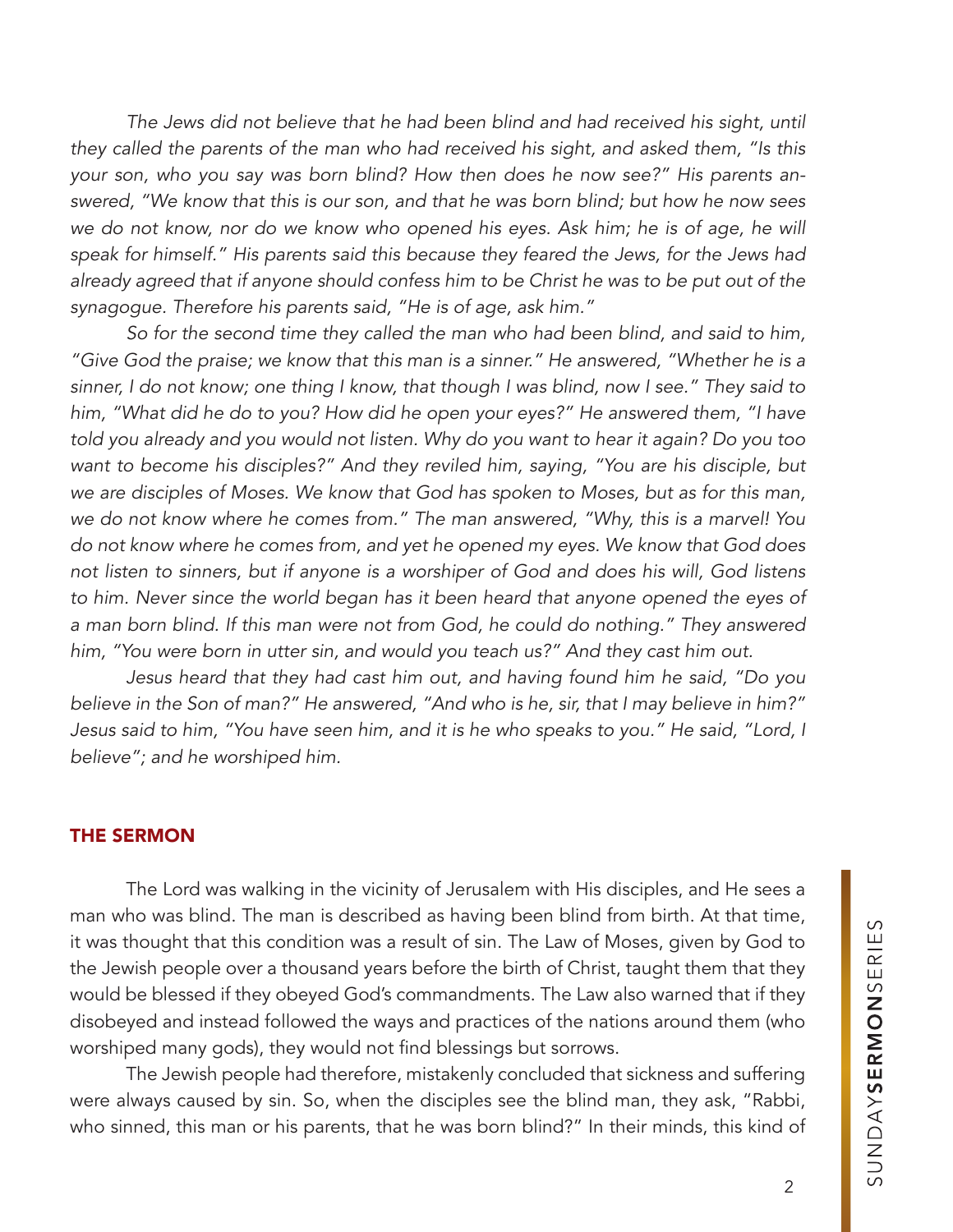disability had to have been caused by a particular sin. Since the blindness existed from birth, they thought that it was perhaps because of the sins committed by the blind man's parents. The Lord Jesus answers, "It was not that this man sinned, or his parents, but that the works of God might be made manifest in him."

In this way, Jesus provides two important clarifications. Firstly, there is not always a direct correlation between sin and sickness. Secondly, the disability in question, far from being associated with sin, is an opportunity for the manifestation of the grace and glory of God.

The Lord says, "As long as I am in the world, I am the light of the world." This is significant because light is precisely what the blind man could not perceive. His condition was not the direct result of sin, yet the man was in great need to see the light, both physically and spiritually. In his encounter with Jesus, physical and spiritual vision is granted to him. We read that the Lord spat on the ground, made clay with saliva, and anointed the man's eyes with the clay, asking him to go and wash in the pool of Siloam. In Hebrew, the word 'siloam' means 'sent.' The man obeyed, went and washed, and returned having received his sight.

Jesus is the Son of God. He is the One 'sent' by the Father. He is the One who has been 'sent' to save the world. Through the Son, the Father created the world, and He created humankind "out of dust from the ground" (Genesis 2:7). Here, the Lord Jesus combines the dust of the ground with the water of His mouth – prefiguring Baptism – to anoint the blind man where his eyes would have been. By this, the Lord performs the miracle of Creation. He is, in effect, saying, "Let there be light" (Genesis 1:3).

The Lord sends the blind man to wash his eyes with holy water at the pool of Siloam, which represents the power of the Holy Spirit. The clay symbolizes our birth from God, and the water is a sign of our Baptism, our new birth from the Holy Spirit. As Saint Cyril of Alexandria explains, "[the formerly blind man's] understanding was in some way enlightened at the same time as his bodily eyes, and as he possesses the light of the physical sun in his fleshly eyes, so the intellectual beam, I mean the illumination by the Spirit, takes up its abode within him, and he receives it into his heart."

The man washes and comes back able to see. The people who knew him are shocked, asking one another if he was the man who had been blind. Then they ask him what happened, and he testifies to his encounter with Jesus and how He healed him. The people then took the man to the religious leaders, who object to the healing on the Sabbath, the day of rest.

What a paradox that the blind man was made to see, while the religious leaders, who thought they saw and knew better, were actually blind in spiritual terms. They could not see God's grace. They could not open themselves to the miracle in front of them. They cared more about the rules than the mercy of God.

The religious leaders then called the man's parents. These were the parents about